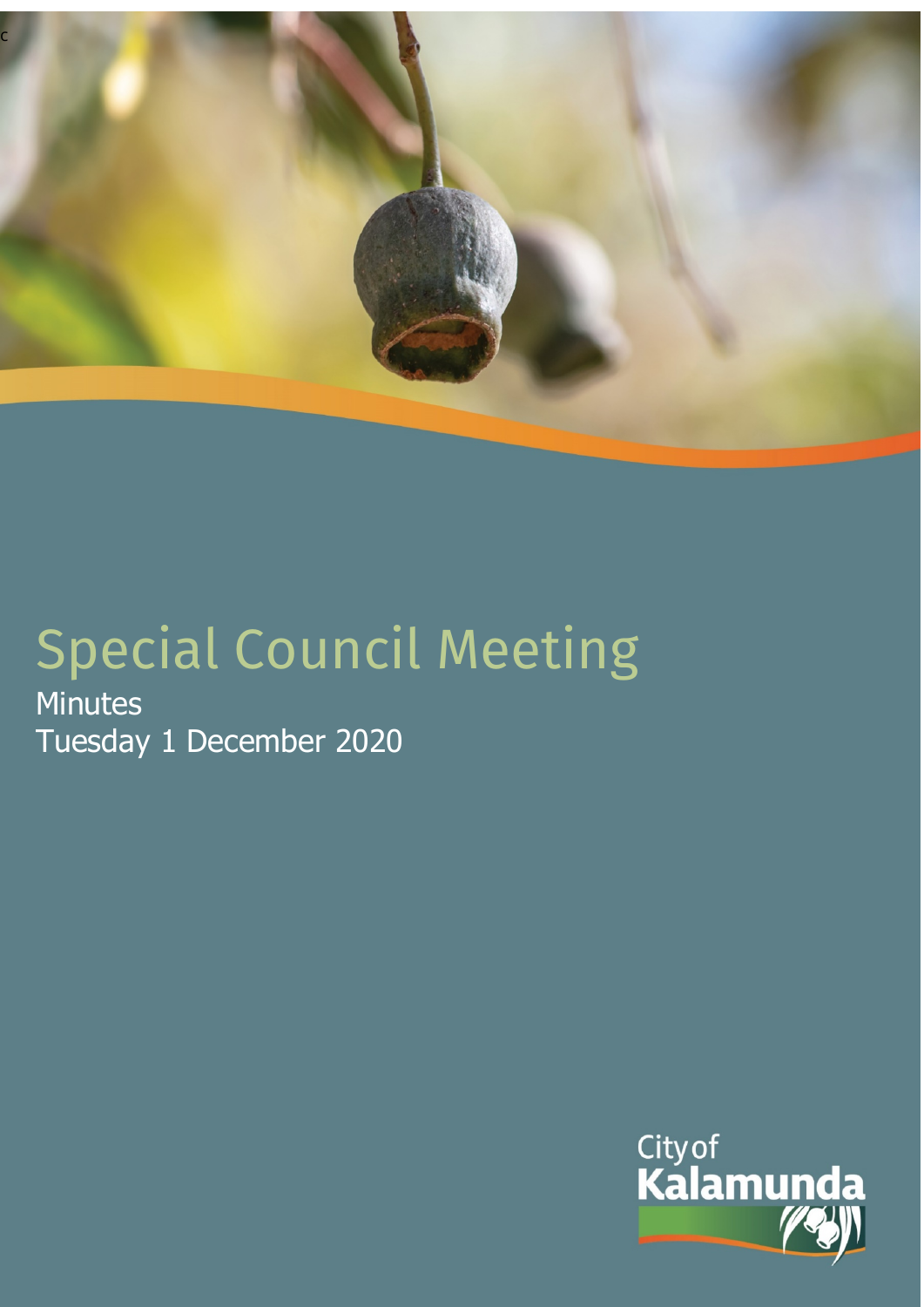# **INDEX**

| 2. Attendance, Apologies and Leave of Absence Previously Approved3 |  |
|--------------------------------------------------------------------|--|
|                                                                    |  |
|                                                                    |  |
|                                                                    |  |
|                                                                    |  |
|                                                                    |  |
|                                                                    |  |
|                                                                    |  |
|                                                                    |  |
|                                                                    |  |
|                                                                    |  |
|                                                                    |  |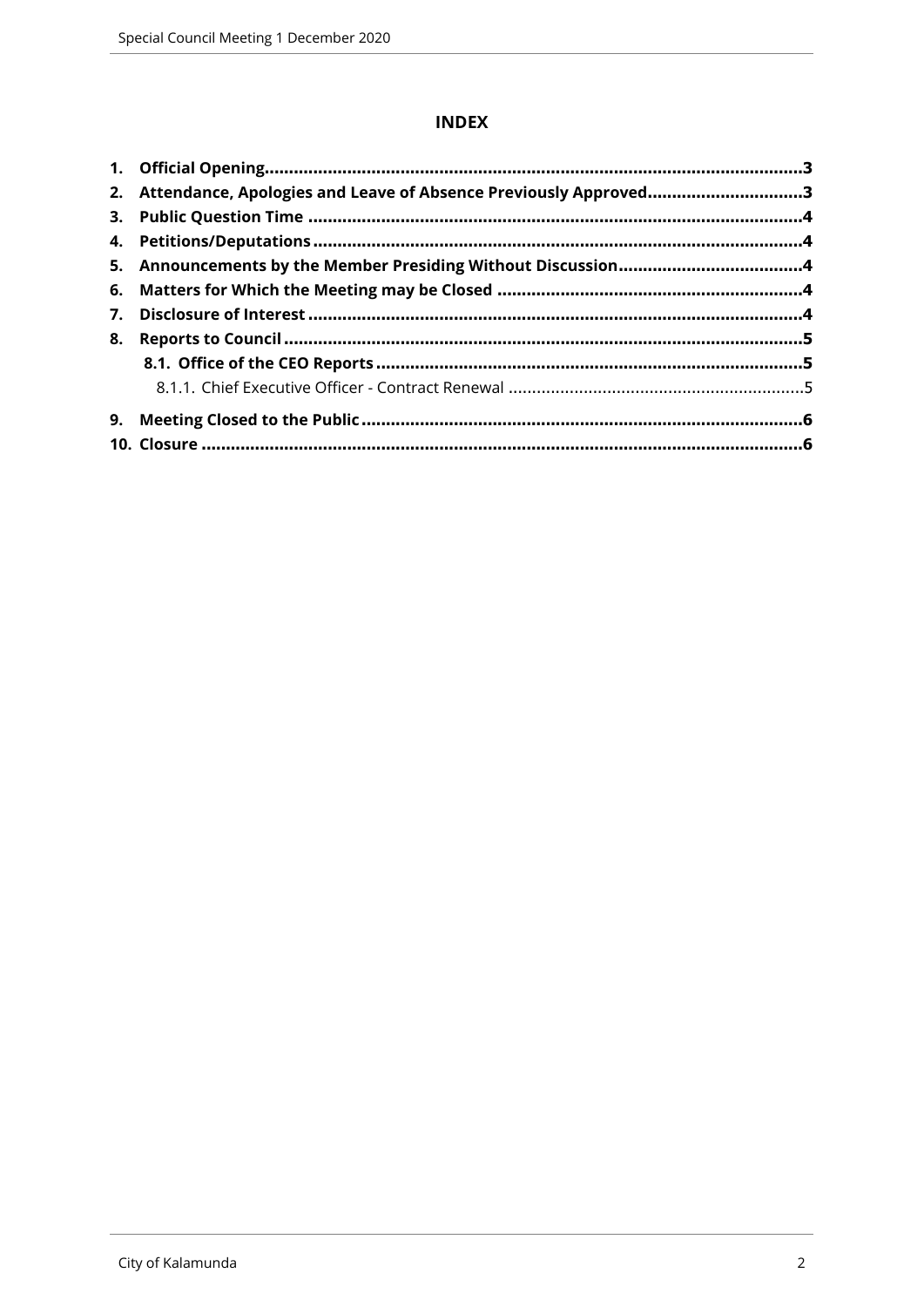#### <span id="page-2-0"></span>**1. Official Opening**

The Presiding Member opened the meeting at 7:30pm and welcomed Councillors, Staff and Members of the Public Gallery. The Presiding Member also acknowledged the Traditional Owners of the land on which we meet the Whadjuk Noongar people.

### <span id="page-2-1"></span>**2. Attendance, Apologies and Leave of Absence Previously Approved**

**Councillors South East Ward**  John Giardina Janelle Sewell Geoff Stallard **South West Ward** Lesley Boyd Mary Cannon Brooke O'Donnell **North West Ward** Sue Bilich Lisa Cooper Dylan O'Connor **North Ward** Cameron Blair Kathy Ritchie Margaret Thomas JP (Mayor) Presiding Member

# **Members of Staff**

**Chief Executive Officer** Rhonda Hardy **Executive Team** Gary Ticehurst - Director Corporate Services Brett Jackson - Director Asset Services **Management Team** Alison Egan - Manager Human Resources **Administration Support** Darrell Forrest - Governance Advisor Cam Jones - IT Coordinator Donna McPherson - Executive Assistant to the CEO

#### **Members of the Public** 0

**Members of the Press** Nil.

**Apologies** Nil.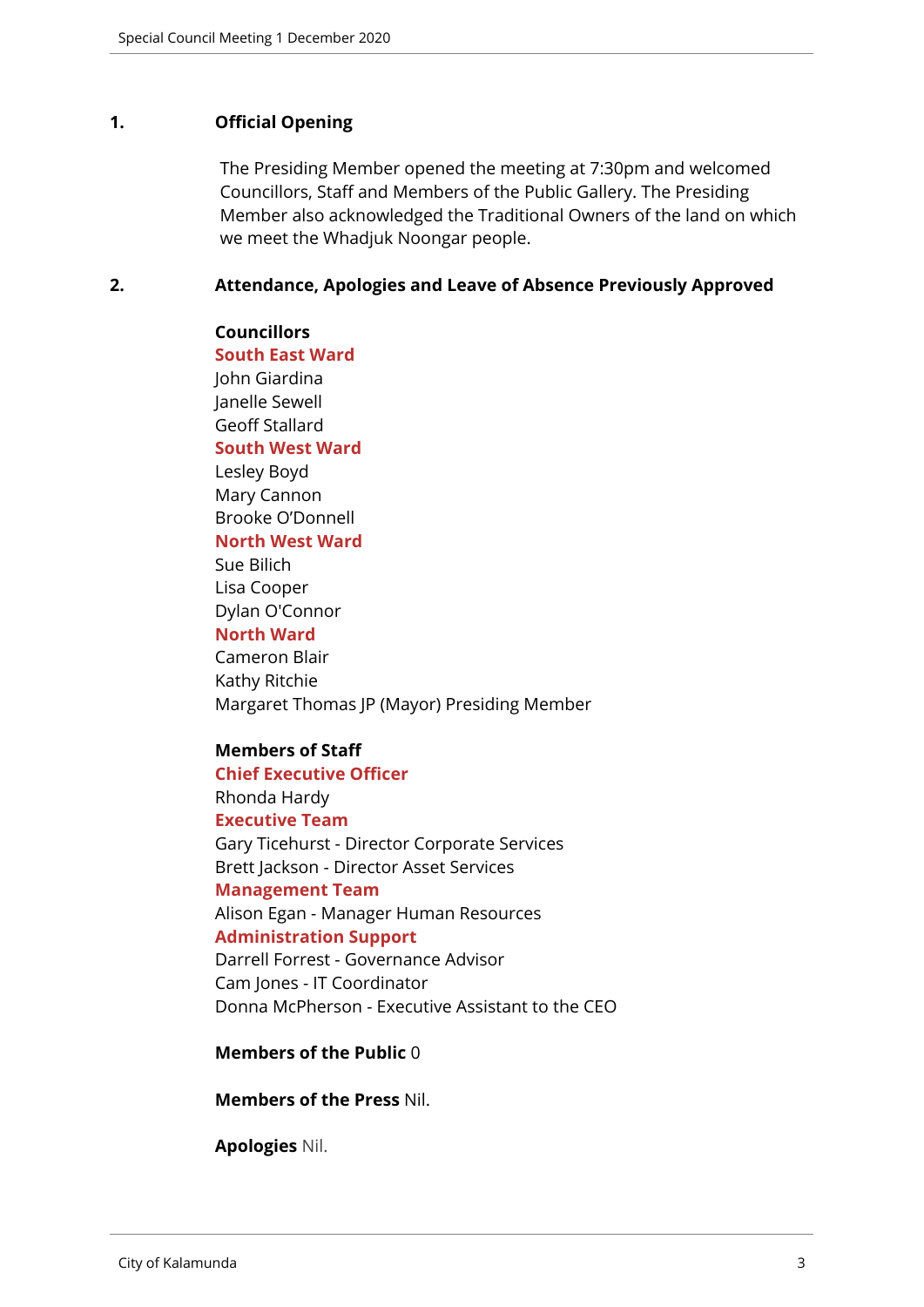# **Leave of Absence Previously Approved** Nil.

- <span id="page-3-0"></span>**3. Public Question Time**
- 3.1 Nil.
- <span id="page-3-1"></span>**4. Petitions/Deputations**
- 4.1 Nil.
- <span id="page-3-2"></span>**5. Announcements by the Member Presiding Without Discussion**
- 5.1 Nil.

# <span id="page-3-3"></span>**6. Matters for Which the Meeting may be Closed**

6.1 Item 8.1.1 Chief Executive Officer – Contract Renewal

Reason for Confidentiality: *Local Government Act 1995 (WA) Section 5.23 (2) (a) - "a matter affecting an employee or employees."*

<span id="page-3-4"></span>**7. Disclosure of Interest**

# **7.1. Disclosure of Financial and Proximity Interests**

- a. Members must disclose the nature of their interest in matter to be discussed at the meeting. (Section 5.56 of the *Local Government Act 1995*.)
- b. Employees must disclose the nature of their interest in reports or advice when giving the report or advice to the meeting. (Section 5.70 of the *Local Government Act 1995*.)
- 7.1.1 Rhonda Hardy declared a Direct Financial Interest / Proximity Interest on Item 8.1.1 Chief Executive Officer - Contract Renewal. This report directly affects Ms Hardy employment at the City of Kalamunda.

# **7.2. Disclosure of Interest Affecting Impartiality**

- a. Members and staff must disclose their interest in matters to be discussed at the meeting in respect of which the member or employee had given or will give advice.
- 7.2.1 Nil.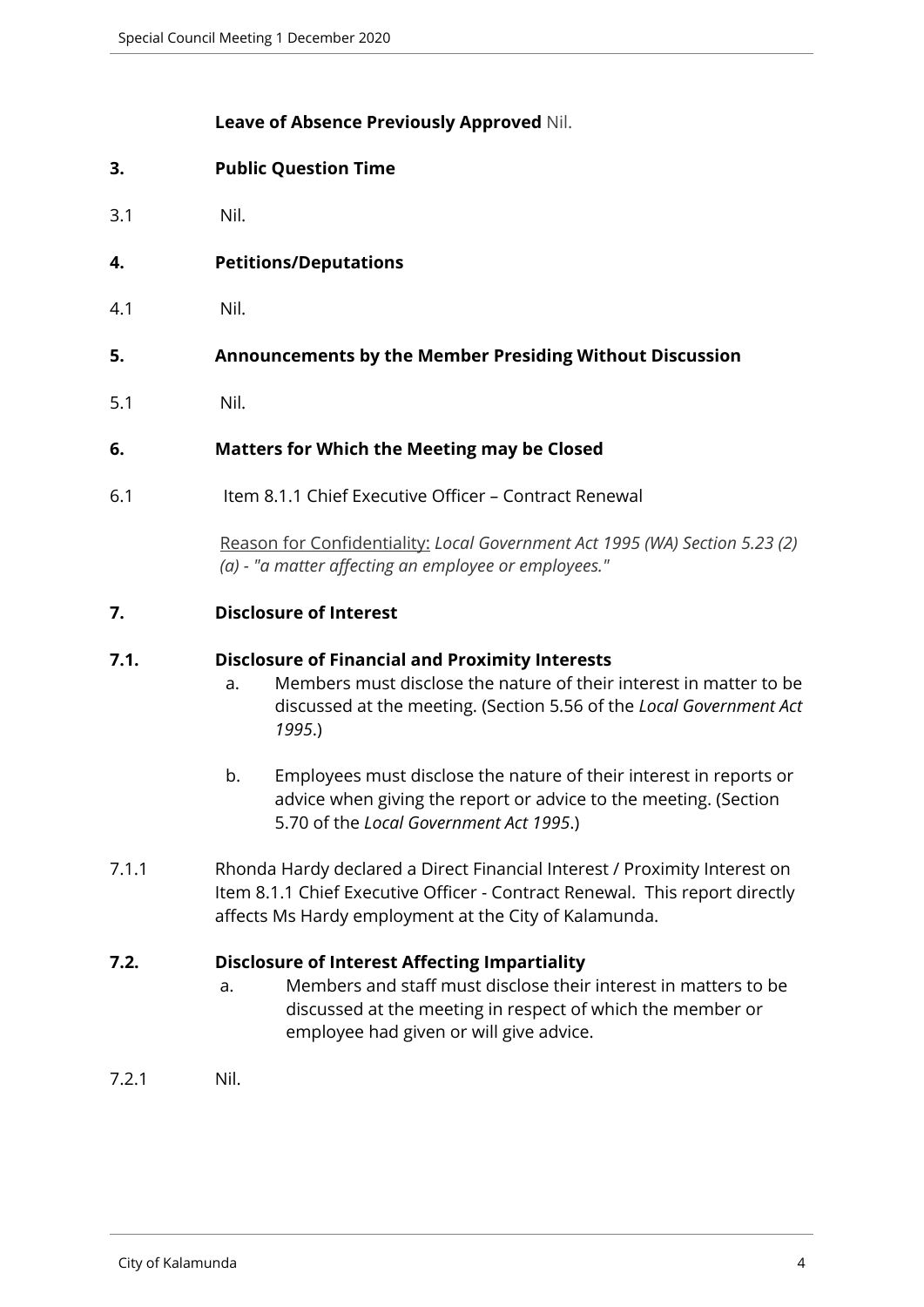## <span id="page-4-0"></span>**8. Reports to Council**

# <span id="page-4-1"></span>**8.1. Office of the CEO Reports**

## <span id="page-4-2"></span>**8.1.1. Chief Executive Officer - Contract Renewal**

#### *Declaration of financial / conflict of interests to be recorded prior to dealing with each item.*

Reason for Confidentiality: *Local Government Act 1995 (WA) Section 5.23 (2) (a) - "a matter affecting an employee or employees."*

| Previous Items                       | SCM 222/2020; OCM 248/2020                       |
|--------------------------------------|--------------------------------------------------|
| Directorate                          | Office of the CEO                                |
| <b>Business Unit</b>                 | Human Resources & Governance & Legal<br>Services |
| File Reference<br>Applicant<br>Owner |                                                  |

Attachments Nil

#### RESOLVED SCM 253/2020

That Council pursuant to section 5.36 (2) (b) of the *Local Government Act 1995,* ENDORSE and AMEND the Chief Executive Officer's Contract of Employment (Attachment 1) to reflect a term of four years.

Moved: **Cr Dylan O'Connor**

Seconded: **Cr Janelle Sewell**

Vote: **CARRIED UNANIMOUSLY/ABSOLUTE MAJORITY (12/0)**